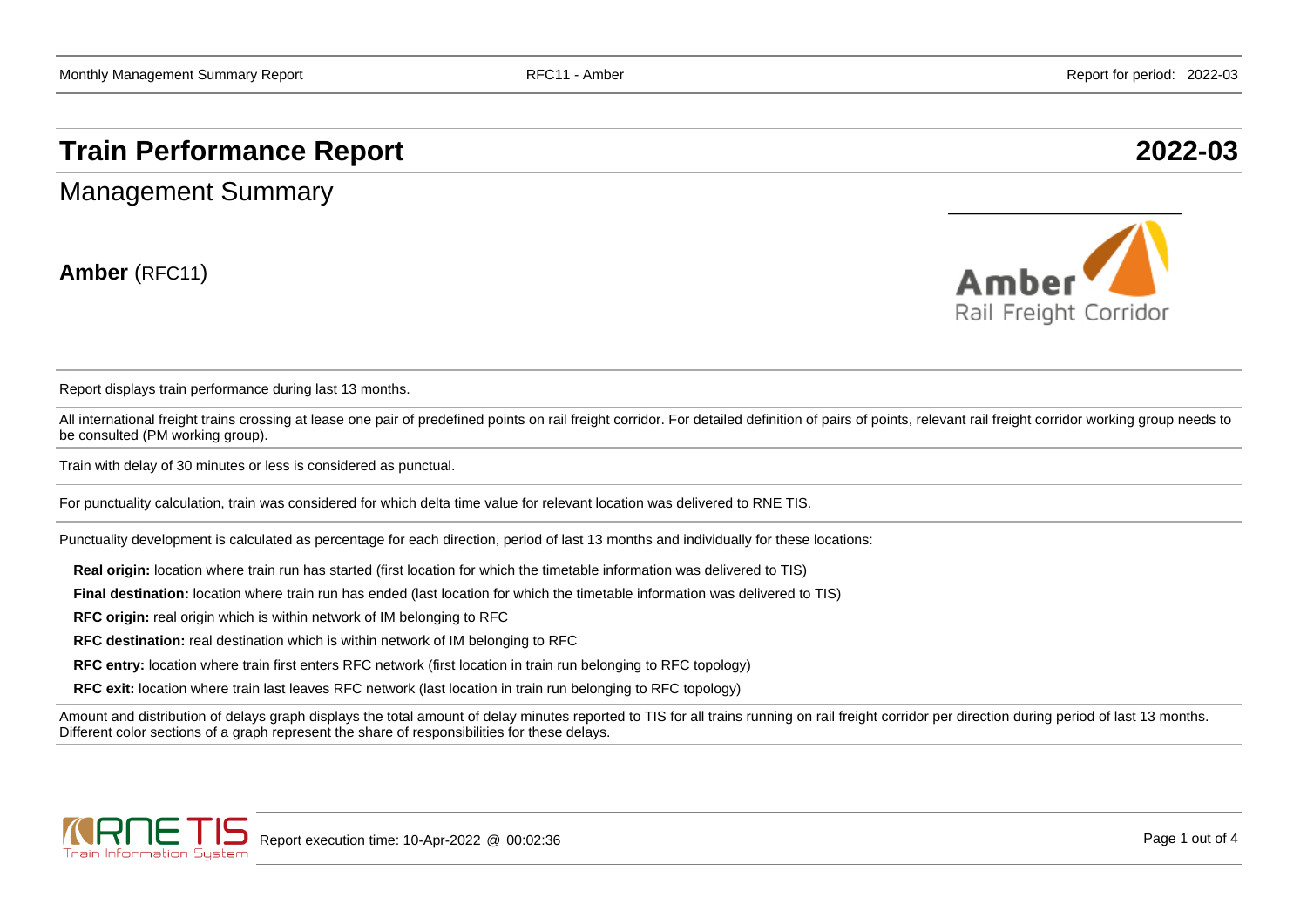## **Punctuality development over period of 13 months North-South North-South**





**RFC Destination**

**Real Destination**

2021-07 2021-09 2021-11 2022-01 2022-03 **28% 26% 21% 20% 22% 29% 22% 22% 16% 24% 24% 30% 31% <sup>345</sup> <sup>330</sup> <sup>337</sup> <sup>358</sup> <sup>405</sup> <sup>369</sup> <sup>334</sup> <sup>367</sup> <sup>359</sup> <sup>324</sup> <sup>422</sup> <sup>404</sup> <sup>379</sup>**

2021-10

2021-12

2022-02

**RFC Exit**



Train Information System

2021-05

2021-06

2021-07

**<sup>345</sup> <sup>330</sup> <sup>337</sup> <sup>358</sup> <sup>405</sup> <sup>369</sup> <sup>334</sup> <sup>367</sup> <sup>359</sup> <sup>324</sup>**

2021-08

2021-09

Punctuality **Number of train runs** 

2021-10

2021-11

2021-12

2022-01

2022-02

**<sup>422</sup> <sup>404</sup> <sup>379</sup>**

2022-03

2021-04

2021-03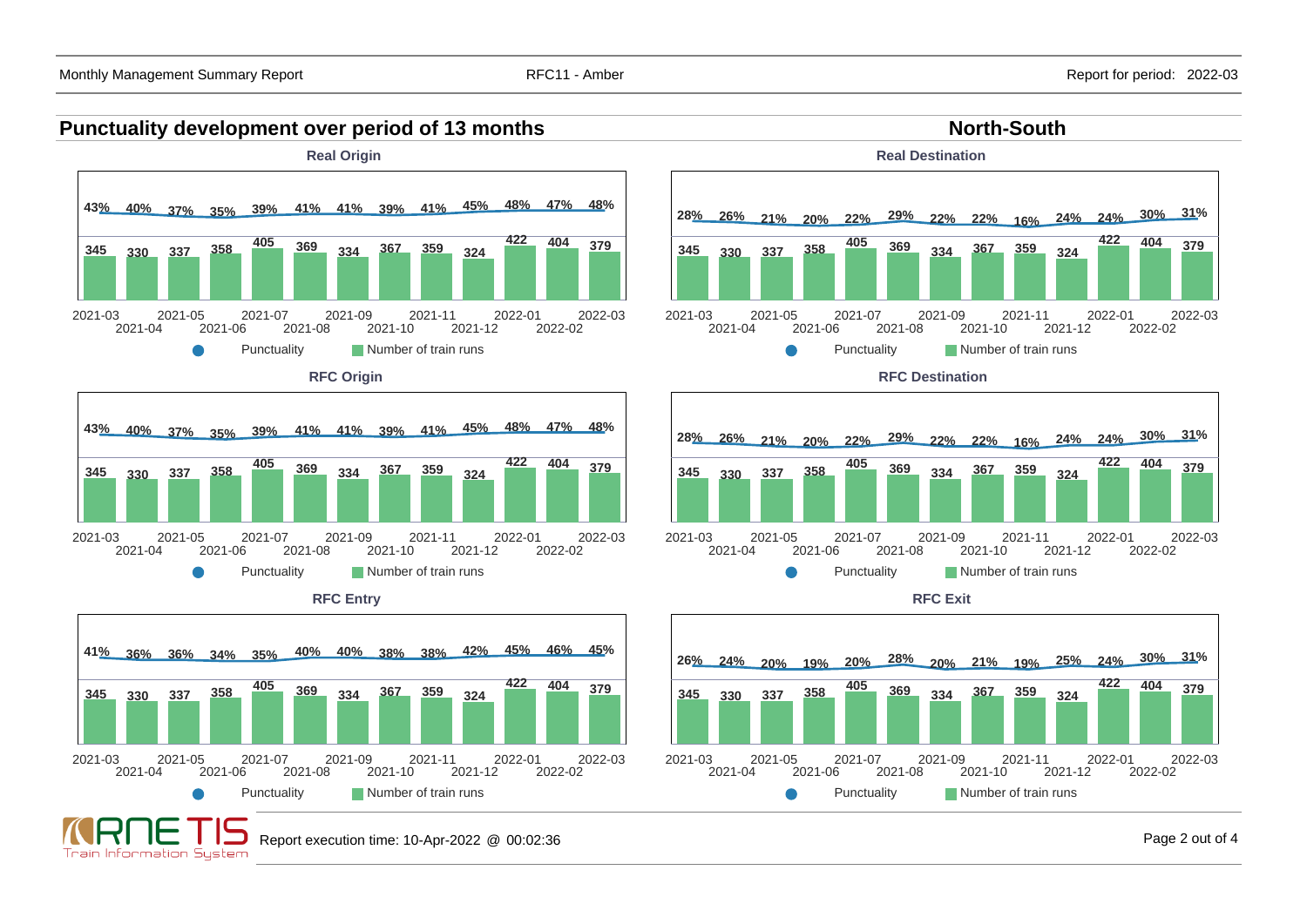## **Punctuality development over period of 13 months South-North South-North**